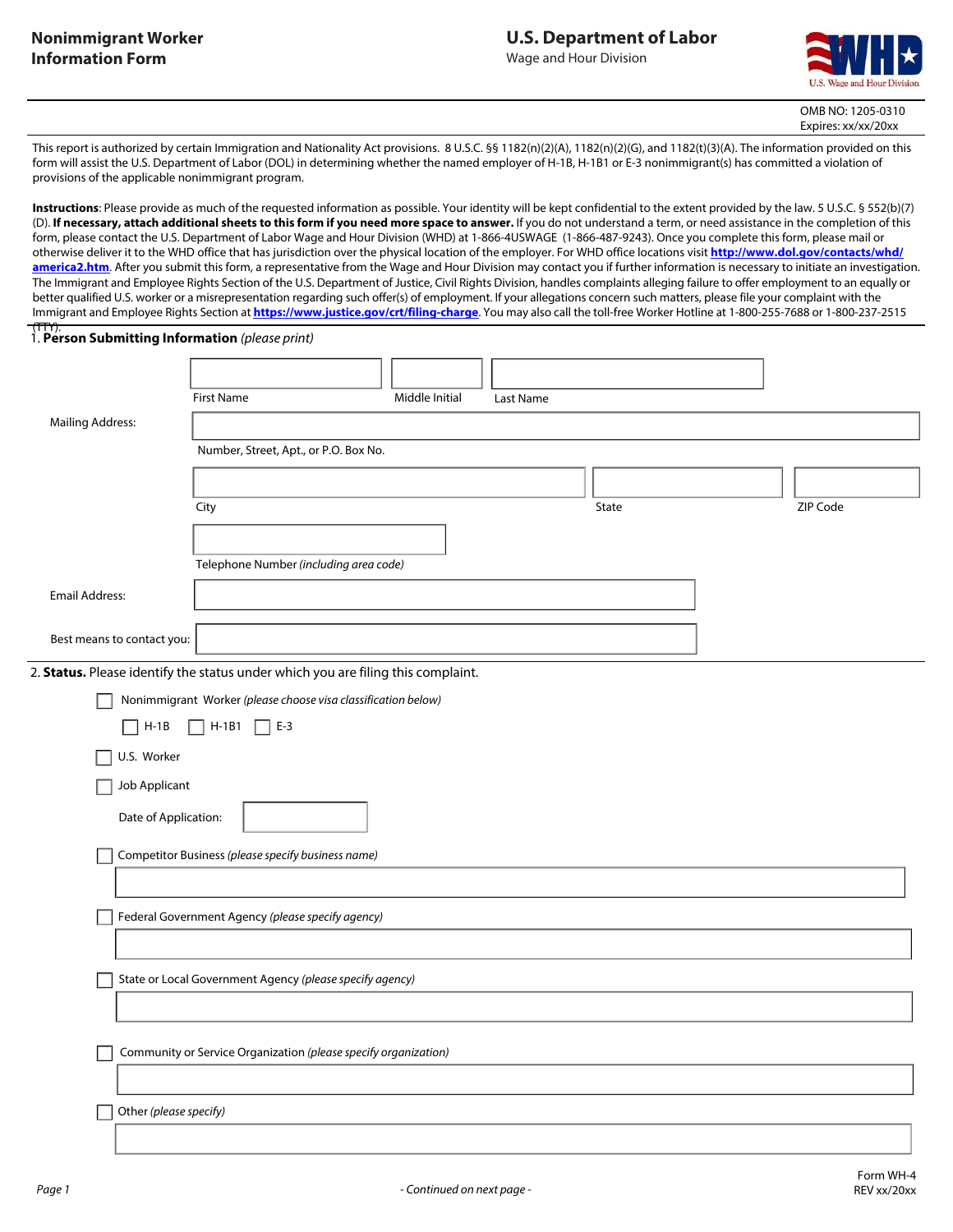**3. Information on Company or Entity Committing Alleged Violation(s).** Please provide the information below on the company or entity that committed the alleged nonimmigrant program violation(s).

| Name of Company/Entity:                                                                                                   |                                       |       |          |
|---------------------------------------------------------------------------------------------------------------------------|---------------------------------------|-------|----------|
| Address:                                                                                                                  |                                       |       |          |
|                                                                                                                           | Number, Street, Apt., or P.O. Box No. |       |          |
|                                                                                                                           |                                       |       |          |
|                                                                                                                           | City                                  | State | ZIP Code |
| Representative to be Contacted:<br>Telephone Number (including area code):                                                |                                       |       |          |
| If the company or entity named above employed you, please identify the dates of employment and your job title/occupation. |                                       |       |          |
| Dates of Employment:                                                                                                      | to                                    |       |          |
| Job Title/Occupation:                                                                                                     |                                       |       |          |
| Did the company or entity identified above place nonimmigrant workers with another company or entity?                     |                                       |       |          |

| $\Box$ Yes          |  |
|---------------------|--|
| l INo               |  |
| $\Box$ I don't know |  |

If yes, please identify the name of the company or entity where nonimmigrant workers were placed.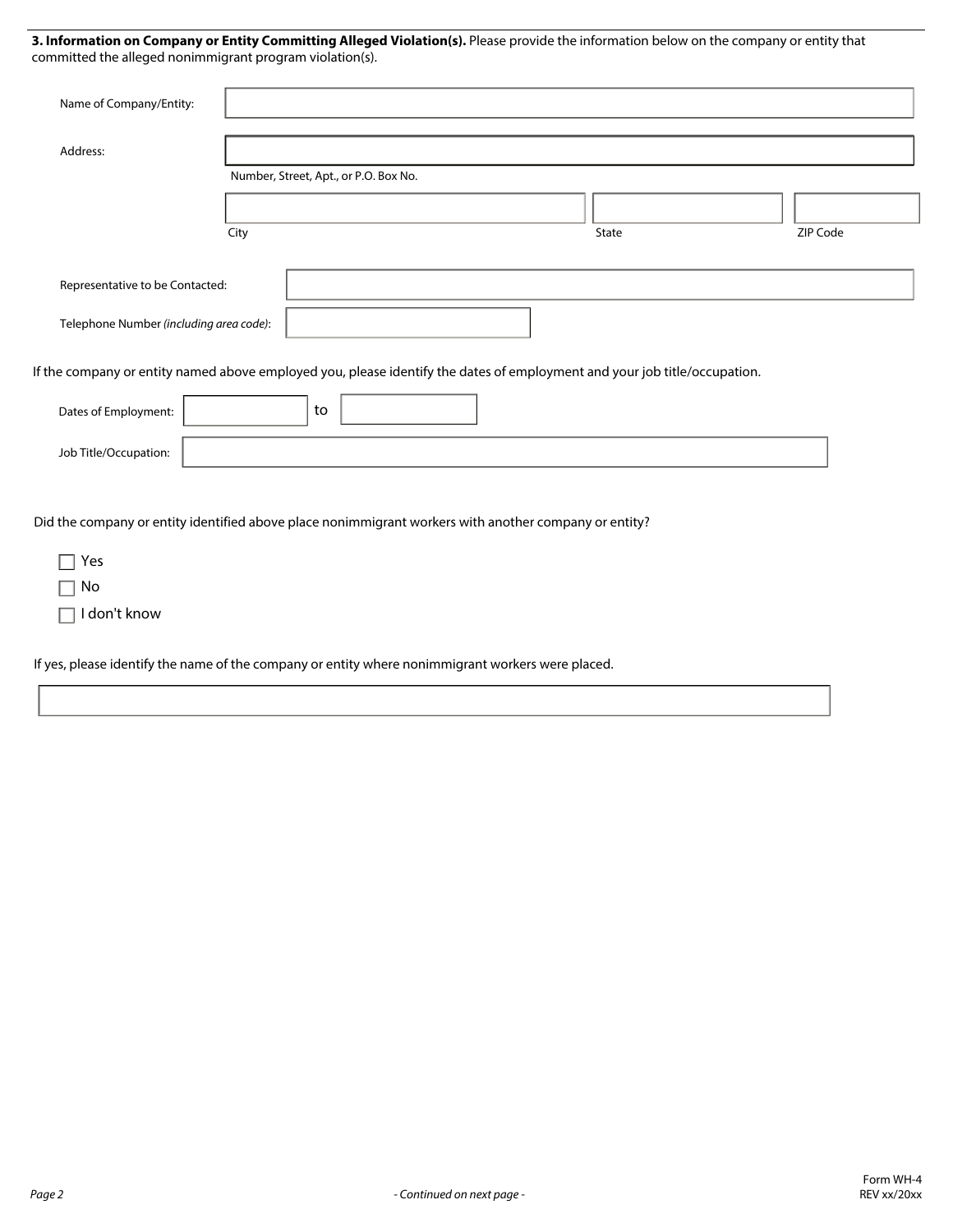#### **4. Description of Alleged Violation(s)**

| Please check the appropriate box(es) that best describe the alleged violation(s) of the applicable nonimmigrant worker provisions of the Immigration and Nationality |
|----------------------------------------------------------------------------------------------------------------------------------------------------------------------|
| Act which you believe have occurred.                                                                                                                                 |

|  | <b>Employer supplied incorrect or false information on the Labor Condition Application (LCA).</b> |  |
|--|---------------------------------------------------------------------------------------------------|--|
|--|---------------------------------------------------------------------------------------------------|--|

Employer failed to pay nonimmigrant worker(s) the higher of the prevailing or actual wage.

Employer failed to pay nonimmigrant worker(s) for time off due to a decision by the employer (*e.g.*, for lack of work) or for time needed by the nonimmigrant worker(s) to acquire a license or permit.

Employer made deductions from nonimmigrant worker's wage (*e.g.*, for nonimmigrant petition processing; for food and housing expenses when the nonimmigrant worker is traveling on the employer's business; for tools and equipment necessary to perform employer's work) that caused the wages paid to fall below the nonimmigrant worker's required wage.

Employer failed to provide fringe benefits to nonimmigrant worker(s) equivalent to those provided to U.S. worker(s) (*e.g.*, cash bonuses, stock options, paid vacations and holidays, health benefits, insurance, retirement and saving plans).

Employer does not afford nonimmigrant worker(s) working conditions (hours, shifts, and vacation periods) on the same basis as it does U.S. worker(s), or the employment of nonimmigrant worker(s) adversely affects the working conditions of U.S. worker(s).

Employer failed to comply with "no strike/lockout" requirement by: 1) placing or contracting out nonimmigrant worker(s) during the validity period of the LCA to any place of employment where there is a labor dispute; 2) failing to notify the DOL, within 3 working days of the occurrence, of such a labor dispute; or 3) using an LCA for nonimmigrant worker(s) to work at a site before the DOL has determined that a labor dispute has ended.

Employer failed to provide employees or their collective bargaining representative, either by hard copy posting or electronically, notice of its intentions to hire nonimmigrant worker(s), or has failed to provide nonimmigrant worker(s) with a copy of the LCA.

Employer required nonimmigrant worker(s) to pay all or any part of the scholarship and training fee (ACWIA fee).

Employer imposed an illegal penalty (as opposed to liquidated damages permissible under state law) on nonimmigrant worker(s) for ceasing employment with the employer prior to a date agreed upon by the nonimmigrant worker and the employer.

Employer retaliated or discriminated against an employee, former employee, or job applicant for disclosing information, filing a complaint, or  $\Box$  cooperating in an investigation or proceeding about a violation of the applicable nonimmigrant program laws and regulations (i.e., whistleblower).

Employer failed to maintain and make available for public examination the LCA and necessary documents at the employer's principal place of business or worksite.

**Note:** The following items do not apply to H-1B1 or E-3 workers. An H-1B dependent employer is one who employs 25 or fewer full-time equivalent employees employed in the U.S. and at least eight H-1B nonimmigrant workers; or 26-50 full-time equivalent employees employed in the U.S. and at least 13 H-1B nonimmigrant workers; or 51 or more full-time equivalent employees employed in the U.S. and 15% or more are H-1B nonimmigrant workers. INA 212(n)(3)(A), 20 CFR 655.736(a). An H-1B willful violator is an employer found to have committed either a willful failure or a misrepresentation of material fact by either DOL (INA 212(n)(2)) or the Department of Homeland Security (INA 212(n)(5)) during the five-year period preceding the labor condition application filing.

H-1B dependent/willful violator employer displaced U.S. worker(s) in its own workforce within 90 days before or after filing H-1B visa  $\square$  petitions.

H-1B dependent/willful violator employer placed H-1B workers(s) at another employer's worksite where U.S. workers have been displaced  $\Box$  within 90 days before or after placement of the H-1B worker(s), and/or has failed to inquire of the second employer whether it has or intends to displace U.S. worker(s) within 90 days before or after placement of the H-1B worker(s).

 $\Box$  H-1B dependent/willful violator employer failed to recruit U.S. worker(s) for jobs for which H-1B worker(s) are sought.

H-1B dependent/willful violator employer failed to hire a U.S. worker who applied and was equally or better qualified for the job for which the H-1B worker was sought. Allegations of failure to offer employment to an equally or better qualified U.S. worker, or  $\Box$  a misrepresentation regarding such offer(s) of employment, may be filed with the Immigrant and Employee Rights Section of the U.S. Department of Justice, Civil Rights Division at https://www.justice.gov/crt/filing-charge. You may also call the toll-free Worker Hotline at 1-800-255-7688 or 1-800-237-2515 (TTY).

 $\Box$  Other: